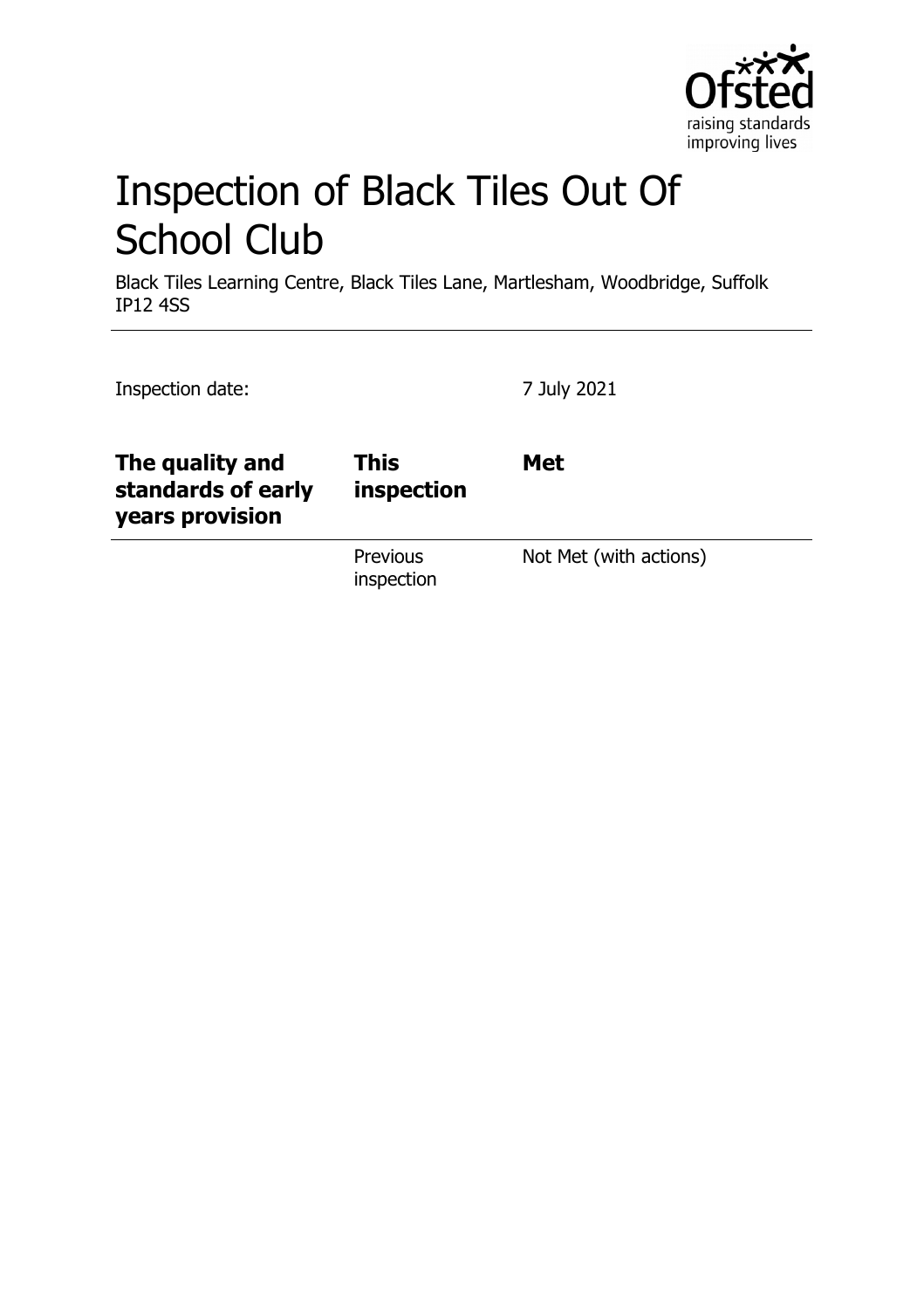

# **What is it like to attend this early years setting?**

#### **This provision meets requirements**

Children confidently make choices from a wide selection of fun and imaginative activities. They enjoy colouring and drawing pictures, which reflect the themes they are most interested in, including horses and unicorns. Children talk to staff about the topics they are exploring in school and respond well to the questions staff ask. Snack time is an enjoyable routine for the children. They particularly look forward to preparing their own food once a week. For example, children excitedly talk about their ideas when adding different toppings to their pizza to represent a smiley face.

The setting did not operate for several months during the COVID-19 (coronavirus) pandemic. Despite this, children are eager to attend and settle well. They show that they understand the importance of following the new safety measures introduced to protect them. For example, they remember to wash their hands as soon as they arrive and know to stay with others from their own school group while playing.

Children work well together to agree on the rules for games. They form strong bonds with the staff and often seek them out to join in games with them. Older children are mindful of the needs of the youngest children. For example, they kindly make sure that there is space for them to sit at the table before finding a seat for themselves.

## **What does the early years setting do well and what does it need to do better?**

- $\blacksquare$  There is a strong emphasis on finding out about children's ideas. Staff plan activities that build on children's interests. For example, they create opportunities for children to look at pictures of a skeleton and provide pens for them to draw their own version on the board. This helps to enhance what children have already discovered about the human body while at school.
- $\blacksquare$  Staff get to know the children and their families well. They spend time listening to children and chatting about their experiences outside of the setting. Each child has a 'learning journey' scrapbook which includes meaningful photographs of their experiences. These help children to feel valued and support their strong sense of belonging.
- $\blacksquare$  There are daily opportunities to be active and exercise in the outdoor space. Children are encouraged to choose from a range of sports equipment which they use to extend their physical play. For example, small groups of children challenge each other to bend and balance as they walk under the low rope. They cheer and offer words of encouragement when the rope is lowered to make it even more difficult.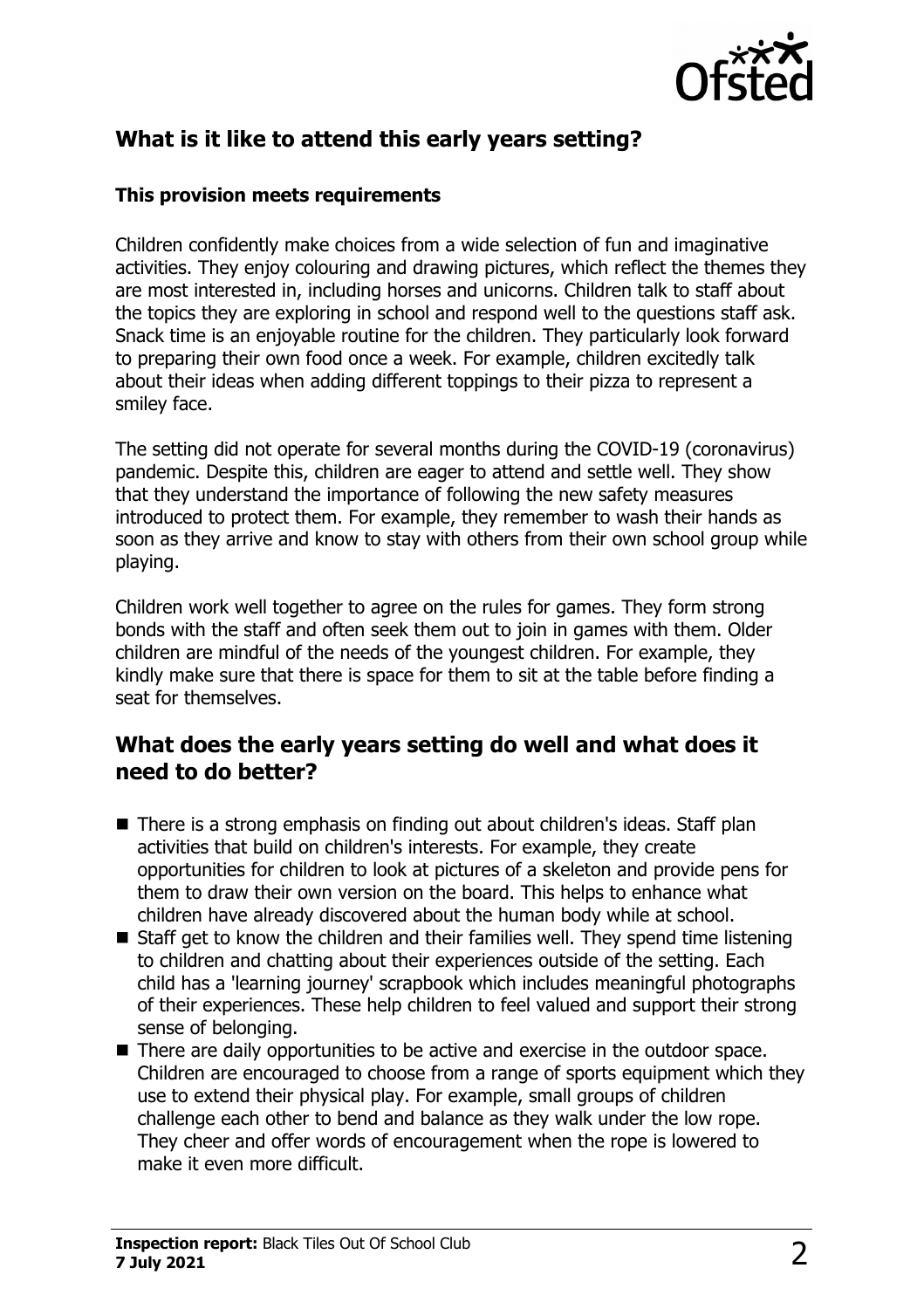

- $\blacksquare$  Staff are good role models. They offer plenty of praise, which helps to reinforce children's good manners and respect for each other. For example, staff show their appreciation when children remember to say please and thank you in their interactions.
- Recent COVID-19 control measures mean that parents do not currently enter the setting. Despite this, staff make sure that they continue to speak to parents and tell them about their child's time at the setting. Parents appreciate how keen their children are to attend and feel confident that the staff keep them safe.
- $\blacksquare$  Partnership working with schools is effective. Staff share information with teachers daily and ensure important messages from school are promptly passed on to parents. For example, staff are mindful to contact parents if they become aware that a child has had an accident at school. This helps to promote good continuity in children's care and experiences.
- $\blacksquare$  Thorough checks are carried out to identify any safety risks before children are collected from local schools. Staff check that the vehicles used to transport children are well maintained and appropriately insured. Children are also provided with brightly coloured vests to help staff to see them easily when they are outside of the setting.
- $\blacksquare$  The manager and staff benefit from regular supervision meetings. They reflect on their practice and identify ways to improve their skills and knowledge. For example, the manager is keen for staff to attend training to extend their understanding of how to support children with special educational needs and/or disabilities. Morale is high among the team and staff feel that their workload is manageable.

# **Safeguarding**

The arrangements for safeguarding are effective.

Since the last inspection, staff have improved their knowledge of safeguarding matters. They confidently identify the signs which may give them cause for concern about a child's welfare. Staff complete relevant training and discuss safeguarding scenarios to help enhance their understanding of wider safeguarding issues. This includes how to identify when children may be at risk of exposure to extreme views and behaviours. Robust checks are carried out when recruiting staff. During supervision meetings, the manager also makes sure that staff understand how to report any concerns about the conduct of anyone who works with the children. This helps to protect children's welfare.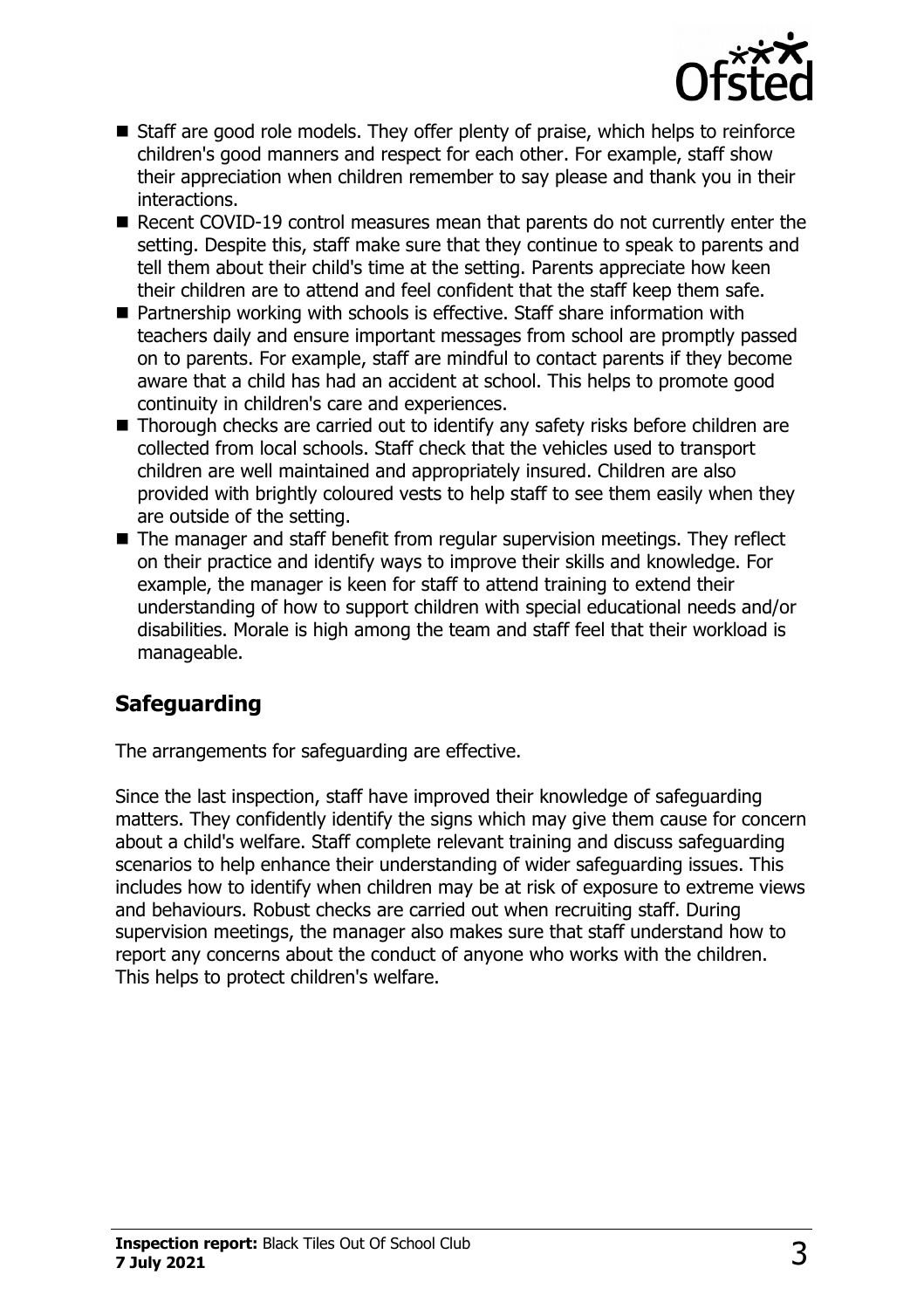

| <b>Setting details</b>                         |                                                                                      |
|------------------------------------------------|--------------------------------------------------------------------------------------|
| Unique reference number                        | EY560048                                                                             |
| <b>Local authority</b>                         | <b>Suffolk</b>                                                                       |
| <b>Inspection number</b>                       | 10193050                                                                             |
| <b>Type of provision</b>                       | Childcare on non-domestic premises                                                   |
| <b>Registers</b>                               | Early Years Register, Compulsory Childcare<br>Register, Voluntary Childcare Register |
| Day care type                                  | Out-of-school day care                                                               |
| Age range of children at time of<br>inspection | 4 to 11                                                                              |
| <b>Total number of places</b>                  | 32                                                                                   |
| Number of children on roll                     | 33                                                                                   |
| Name of registered person                      | Little Joe Limited                                                                   |
| Registered person unique<br>reference number   | RP905992                                                                             |
| Telephone number                               | 01473 624068                                                                         |
| Date of previous inspection                    | 29 March 2019                                                                        |

## **Information about this early years setting**

Black Tiles Out Of School Club registered in 2018. The club employs five members of childcare staff. Of these, four hold an appropriate qualification at level 3. The club opens from Monday to Friday, all year round. Sessions are from 7.30am until 9am and from 3pm until 6pm during term time, and from 7.30am until 6pm during school holidays.

## **Information about this inspection**

#### **Inspector**

Sarah Clements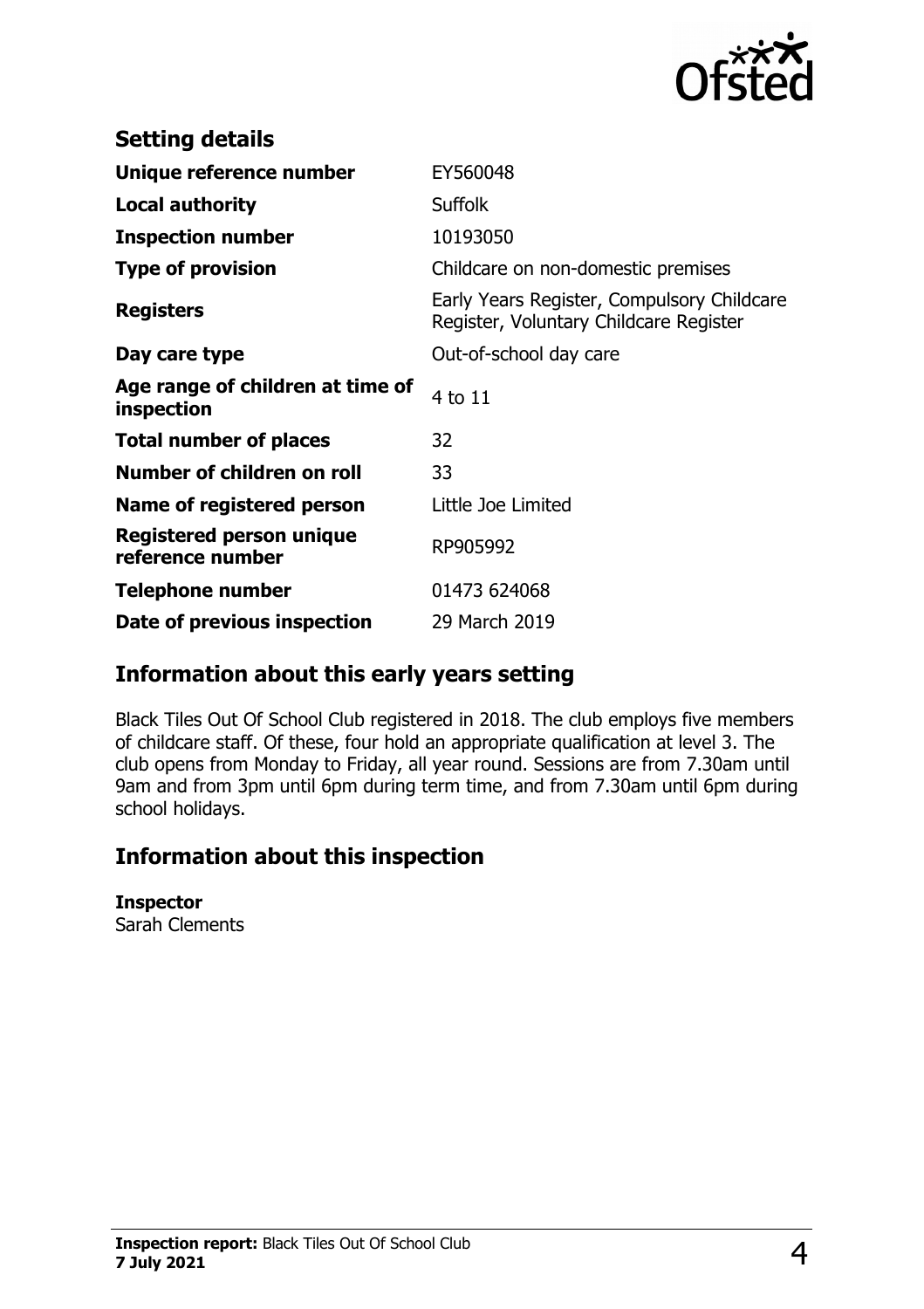

### **Inspection activities**

- $\blacksquare$  This was the first routine inspection the provider received since the COVID-19 pandemic began. The inspector discussed the impact of the pandemic with the provider and has taken that into account in the evaluation of the provider.
- $\blacksquare$  The manager and inspector completed a tour of the setting and discussed how the play environment is organised.
- $\blacksquare$  The inspector accompanied the staff when they collected children from the local school. She observed interactions during activities indoors and outdoors.
- $\blacksquare$  The staff and children spoke to the inspector at appropriate times throughout the inspection.
- $\blacksquare$  Parents shared their views in discussion and the inspector took these into account.
- $\blacksquare$  The inspector looked at relevant documentation and reviewed evidence of the suitability of all persons working at the setting.

We carried out this inspection under sections 49 and 50 of the Childcare Act 2006 on the quality and standards of provision that is registered on the Early Years Register. The registered person must ensure that this provision complies with the statutory framework for children's learning, development and care, known as the early years foundation stage.

If you are not happy with the inspection or the report, you can [complain to Ofsted.](http://www.gov.uk/complain-ofsted-report)